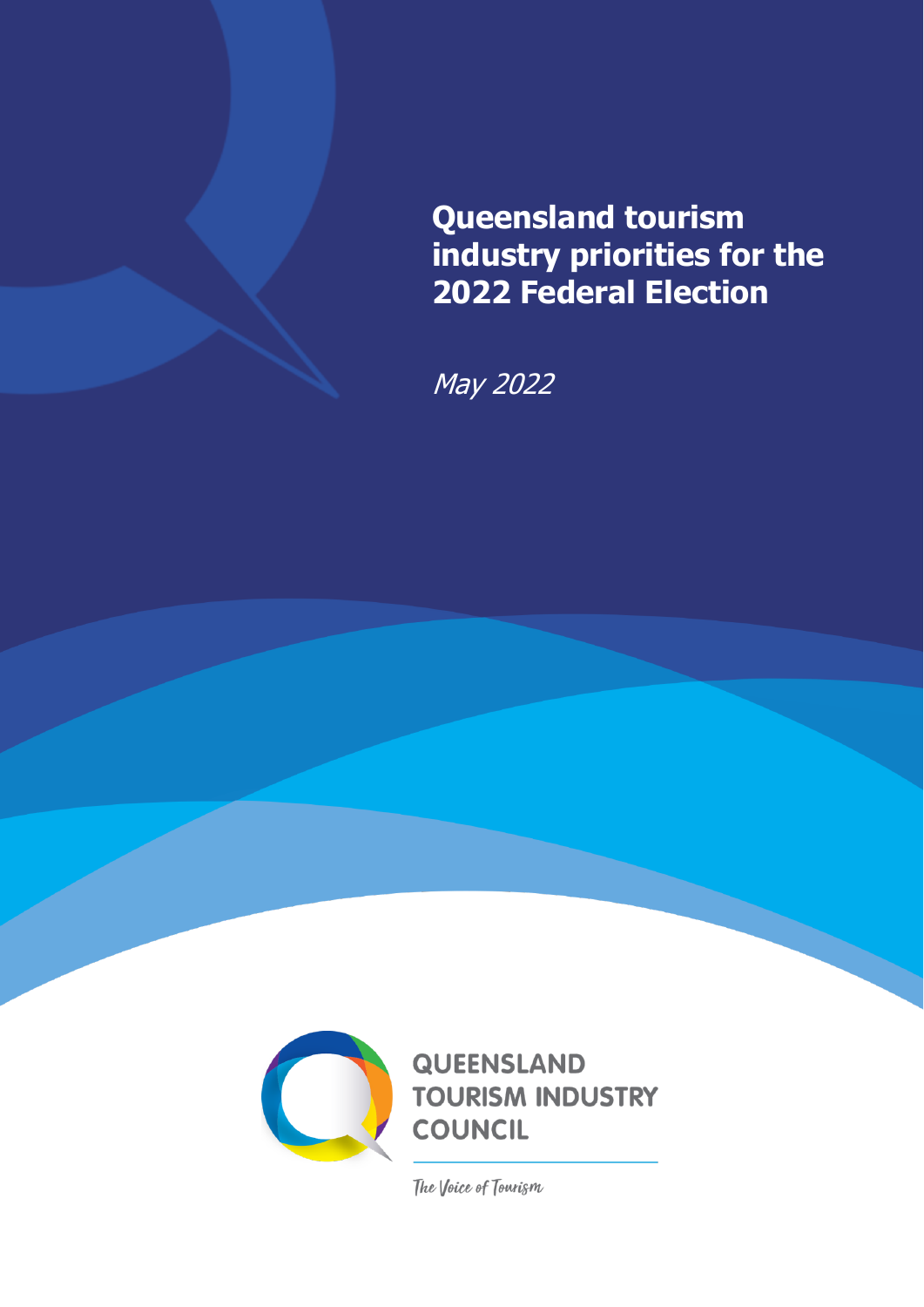#### **Acknowledgement of Country**

OTIC acknowledges the Traditional Custodians of the lands on which we work and live. We pay our respects to Elders past, present and future; and extend that respect to all First Nations peoples.

07 3236 1445 | info@qtic.com.au www.qtic.com.au | ←○●●● Level 5, 189 Grey street SOUTH BANK QLD 4101 PO Box 13162, George Street BRISBANE QLD 4000

ABN 75 095 706 095

© 2022 Queensland Tourism Industry Council

This work is copyright. All other use, copying or reproduction of any part of this document is prohibited except as permitted under the Copyright Act 1968 (Cth). Without limiting the foregoing, no part of this work may be reproduced without acknowledgement of the Queensland Tourism Industry Council.

## **Disclaimer**

While all reasonable care has been taken in the preparation of the material contained in this work, the Queensland Tourism Industry Council (QTIC) does not warrant the accuracy, completeness, or adequacy of the information, including information provided by other parties. The information is by way of general commentary only, subject to change without notice, and does not constitute the giving of professional legal or financial advice. To the extent permitted by law, QTIC, its employees, and agents disclaim liability (including liability by reason of negligence) to any person for any loss, damage, cost, or expense incurred or arising as a result of any information, whether by reason of any error, omission, the currency or misrepresentation in the information or for any action taken by any person in reliance upon the information contain within this work.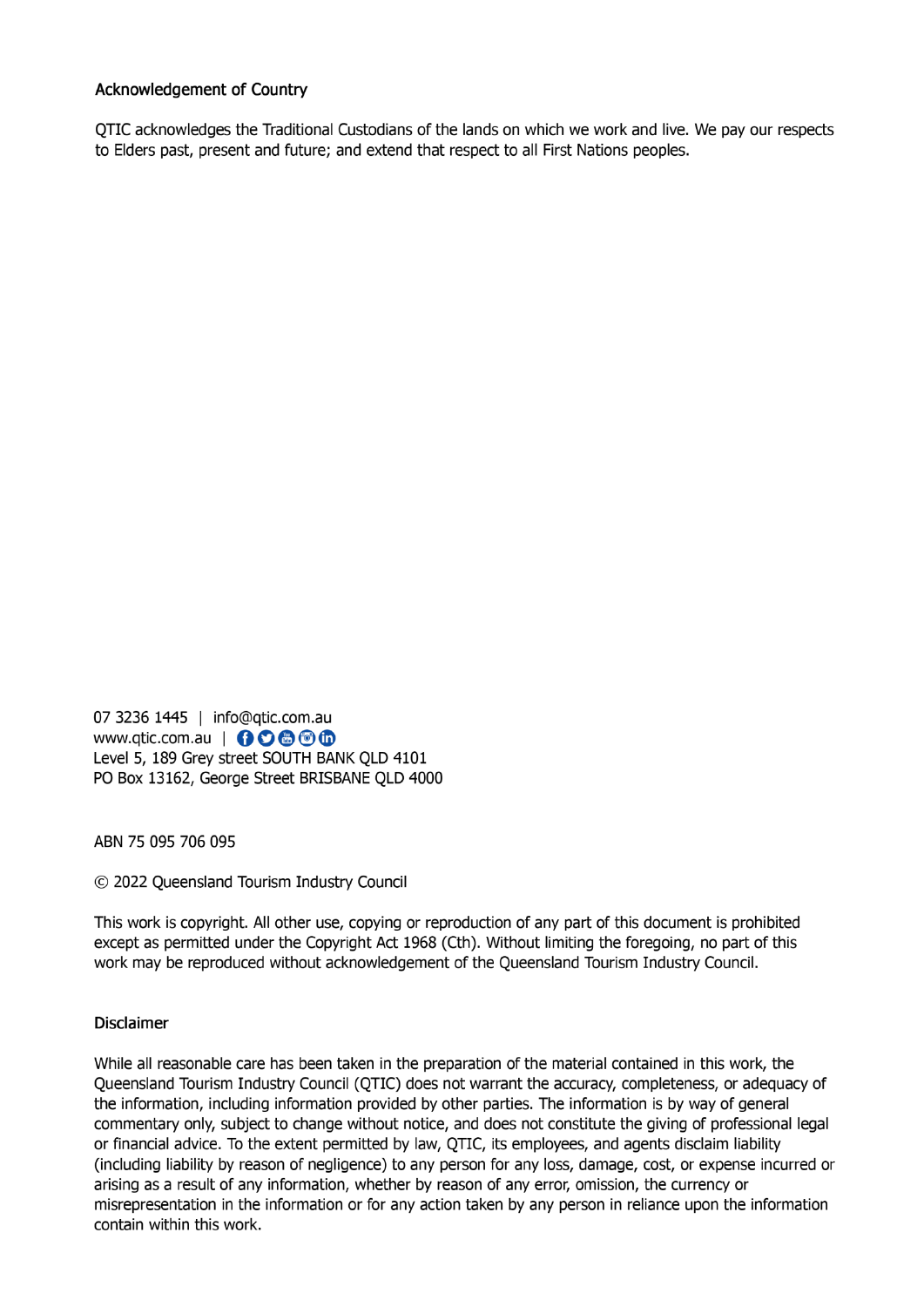

# **INTRODUCTION**

The Queensland Tourism Industry Council (QTIC) offers its policy priorities for the 2022 Federal Election, based on the Australian Tourism Industry Council (ATIC) platform. <sup>1</sup> For further discussion regarding points raised in this submission, please contact QTIC on (07) 3236 1445 or email [policy@qtic.com.au.](mailto:policy@qtic.com.au)

# **QUEENSLAND TOURISM INDUSTRY COUNCIL**

QTIC is a not-for-profit, private sector, membership-based organisation, and peak advocacy body, representing the interests of the Queensland tourism industry. QTIC works alongside government agencies and industry bodies at a local, state, and national level, to strengthen the voice of tourism in all relevant policy forums. Membership comprises more than 800 tourism businesses throughout Queensland, in addition to working closely alongside 13 Regional Tourism Organisations (RTOs) and 10 industry sector associations, representing more than 3,000 regional businesses. QTIC is closely connected to its members and very supportive of the work they do to provide exceptional visitor experiences.

QTIC's efforts are aimed squarely at helping the tourism industry drive business and product development, stimulate business attraction and investment, develop workforce skills, and support tourism jobs and business. QTIC advocacy is also underpinned by a dedication to environmental sustainability, including contributions to meaningful policy change and key roles representing the tourism industry in various advisory groups. QTIC provides an independent conduit to bring key stakeholders (including investors, employers, employees, and all levels of government) together to clearly identify challenges and opportunities and provide recommendations for consideration.

# **FEDERAL ELECTION PRIORITIES**

# **Ongoing COVID-19 support**

Due to the COVID-19 pandemic, the tourism industry requires urgent rebuilding of its markets, trade, and cash flow to retain businesses and destinations.

The ongoing challenges faced by the tourism, hospitality, and events sectors over the past two years, ranging from natural disasters, COVID-19, and associated international and national border closures have been complex. They have overshadowed some of the longer-standing issues experienced by the tourism industry. As the world emerges from COVID-19 restrictions and Australia looks to re-build its economy, these challenges need to be addressed swiftly and effectively to enable recovery, develop resilience, and facilitate sustainable growth.

The cumulative losses for tourism since the beginning of the pandemic have amounted to a staggering \$146.6 billion nationally.<sup>2</sup> Queensland has fared less badly than most other states, but in the year ending December 2021, domestic tourism in Queensland was still down 14% compared to an already difficult year before. Domestic tourism helped to mitigate losses in some regions, to a degree, but many businesses were unable to successfully pivot operations.

- Match funding to secure major and business events activating critical venues in each state.
- Provide Fringe Benefits Tax waivers for domestic interstate business travel in 2022–23.
- Fund domestic, interstate holiday vouchers.
- Provide income support for small businesses affected by interstate or international border restrictions.

<sup>&</sup>lt;sup>1</sup> Quality Tourism Australia (2022) *[Policy priorities](https://www.qualitytourismaustralia.com/home/policy-priorities/)*, ATIC (Australian Tourism Industry Council, accessed 30 March 2022.

<sup>&</sup>lt;sup>2</sup> Austrade (Australian Trade and Investment Commission) (2022) [National Visitor Survey results December 2021](https://www.tra.gov.au/data-and-research/reports/national-visitor-survey-results-december-2021/national-visitor-survey-results-december-2021#msdynttrid=boPbOGqxaeuTucWeLbFP89AUYOnzI0vOzD9QXZt_AYk), Tourism Research Australia, accessed 30 March 2022.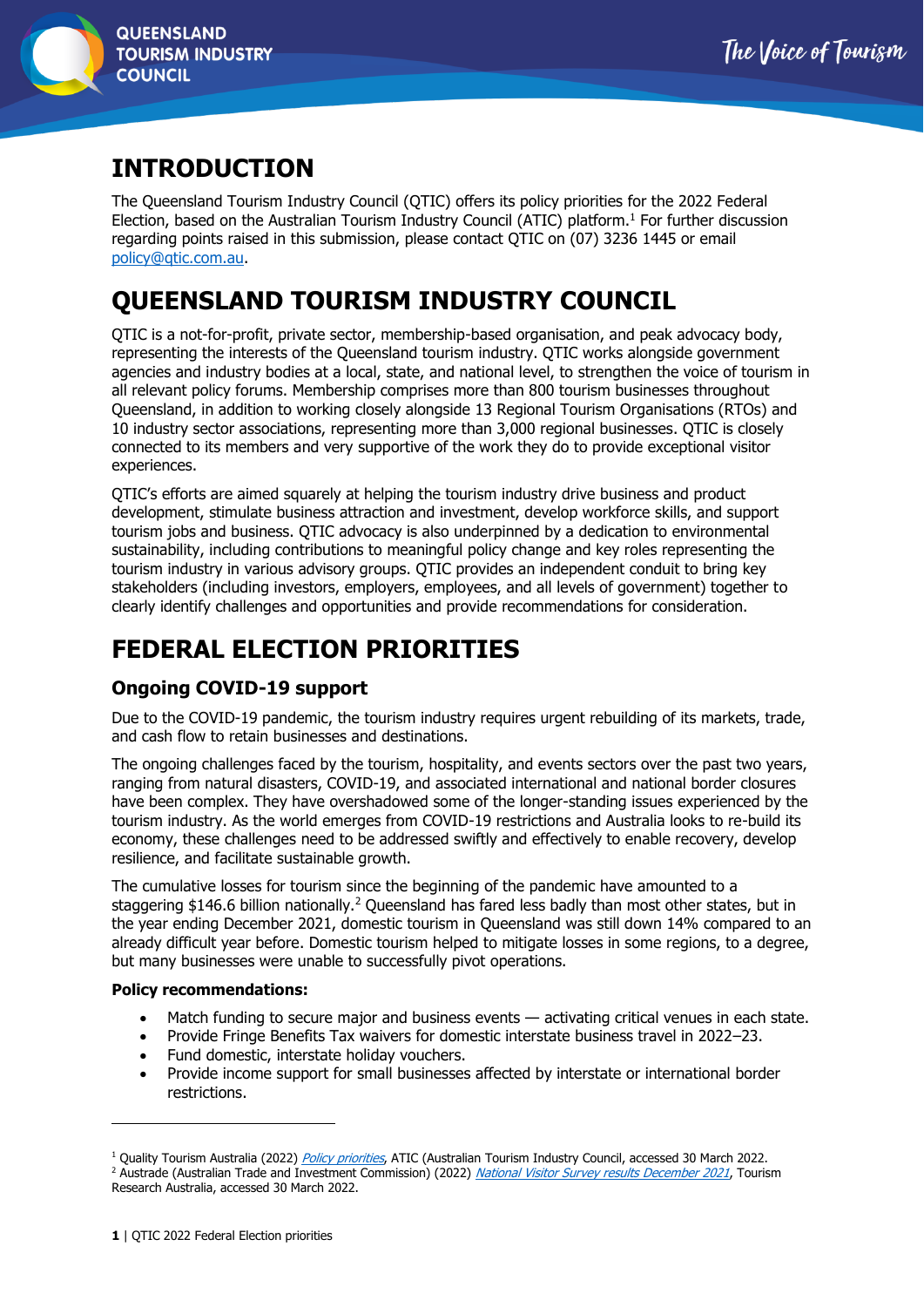## **Workforce and skills**

The Australian tourism industry lacks available workers and requires greater business competency. This issue continues to cause numerous challenges and impact the economic recovery of the sector in all destinations. International travel sentiment for visiting Australia is growing stronger<sup>3</sup>. While confidence is down for domestic travel due to global uncertainty and fuel costs, intention to book has continued to lift<sup>4</sup>. Alleviating current shortages and planning for long-term industry needs is critical.

- There were 628,900 jobs in the Australian tourism sector by December 2021 quarter, compared to  $744,500$  at the end of  $2019^{56}$ .
- National tourism GDP fell from \$51.2 billion in 2019-20 to \$32.4 billion in 2020-21 (36.7%). 2020-21 GDP represents a 46.4% reduction compared to pre-COVID-19 levels<sup>7</sup>.

QTIC delivers several projects relating to workforce and industry development that have the capacity for upscaling at a national level:

- [Micro-credentialling program](https://www.qtic.com.au/workforce-development/Micro-Credentialing/) providing focused skills training to better support employees and businesses to adopt innovations and improve productivity. More than 12,000 individual training lessons were delivered to staff during the year-long pilot program. The [Tourism](https://www.qtic.com.au/industry-development/business-programs/)  [Business Capability Program](https://www.qtic.com.au/industry-development/business-programs/) (funded by the Queensland Government, delivered by QTIC over 2018-21) was designed to help businesses become more competitive, adaptive, and resilient, ensuring visitors could enjoy a consistently high standard of experiences across the state.
- The [Quality Tourism Framework](https://www.qtic.com.au/industry-development/accreditation/) (QTF), owned and operated by the Australian Tourism Industry Council (ATIC), is a national business development program that provides businesses with the necessary tools and resources to ensure best practice management, customer confidence and the ongoing sustainability. The Quality Tourism Accreditation and Star Ratings system are also encompassed within the broader QTF structure.
- The [QTIC Careers Guide](https://qticazure.blob.core.windows.net/crmblobcontainer/QTIC_V8-3.pdf) (2022 publication forthcoming) and [Careers Roadshow and Virtual](https://www.qtic.com.au/workforce-development/qtic-virtual-careers-fair-and-careers-roadshows/)  [Jobs Platform](https://www.qtic.com.au/workforce-development/qtic-virtual-careers-fair-and-careers-roadshows/) are designed to promote the many and varied career possibilities in the tourism and hospitality industry. A regional roadshow focus directly connects employers to the next generation of workers and offers a strategic and responsive approach to local needs. Adoption and promotion of these resources and programs at a national level could help address existing workforce challenges and plan for the future needs of industry.

- **Fund nonaccredited training to build business capability and micro credentials to small businesses in each state via ATIC.** The tourism industry needs a genuine national commitment from the Australian Government to an industry-driven program to develop quality tourism. A strong quality tourism approach assists businesses become more sustainable from a community, commercial and environmental perspective, driving competitiveness and building resilience via effective management practices. A funding package to train, mentor and support tourism operators as the industry continues to grow would demonstrate a partnership with an industry that is driving jobs and growth across the country.
- Provide \$8 million to expand small business capacity and skills via the Quality Tourism Framework — including programs for micro credentialing. Pre-existing ATIC short-skilling programs comprises training specifically for lower-level jobs, including housekeeping, cleaning, front-of-house and building programs to assist with business development (including yield management). QTIC recommends building on the micro-credentialling program with a capacity for upscaling to support national vocational recognition programs.

<sup>&</sup>lt;sup>3</sup> Tourism Australia (March 2022) *[International Travel Sentiment Tracker](https://www.tourism.australia.com/en/markets-and-stats/tourism-statistics.html)*, Tourism Australia, accessed 31 March 2022.

<sup>4</sup> Tourism Australia (March 2022) [Domestic Travel Sentiment Tracker](https://www.tourism.australia.com/en/markets-and-stats/tourism-statistics.html), Tourism Australia, accessed 31 March 2022.

<sup>&</sup>lt;sup>5</sup> ABS (Australian Bureau of Statistics) (2022) *Tourism Satellite Accounts: quarterly tourism labour statistics, Australia*, [experimental estimates, December 2021](https://www.abs.gov.au/statistics/economy/national-accounts/tourism-satellite-accounts-quarterly-tourism-labour-statistics-australia-experimental-estimates/dec-2021), ABS, accessed 4 April 2022.

 $6$  Austrade (Australian Trade and Investment Commission) (2021) *[Australian Tourism in 2020](https://www.tra.gov.au/ArticleDocuments/185/Australian%20Tourism%20in%202020.pdf.aspx)* [PDF 1.9MB], Tourism Research Australia, accessed 4 August 2021.

<sup>&</sup>lt;sup>7</sup> Austrade (December 2021) [National Tourism Satellite Account 2020-21](https://www.tra.gov.au/data-and-research/reports/national-tourism-satellite-account-2020-21/national-tourism-satellite-account-2020-21) summary, Tourism Research Australia, accessed 4 April 2022.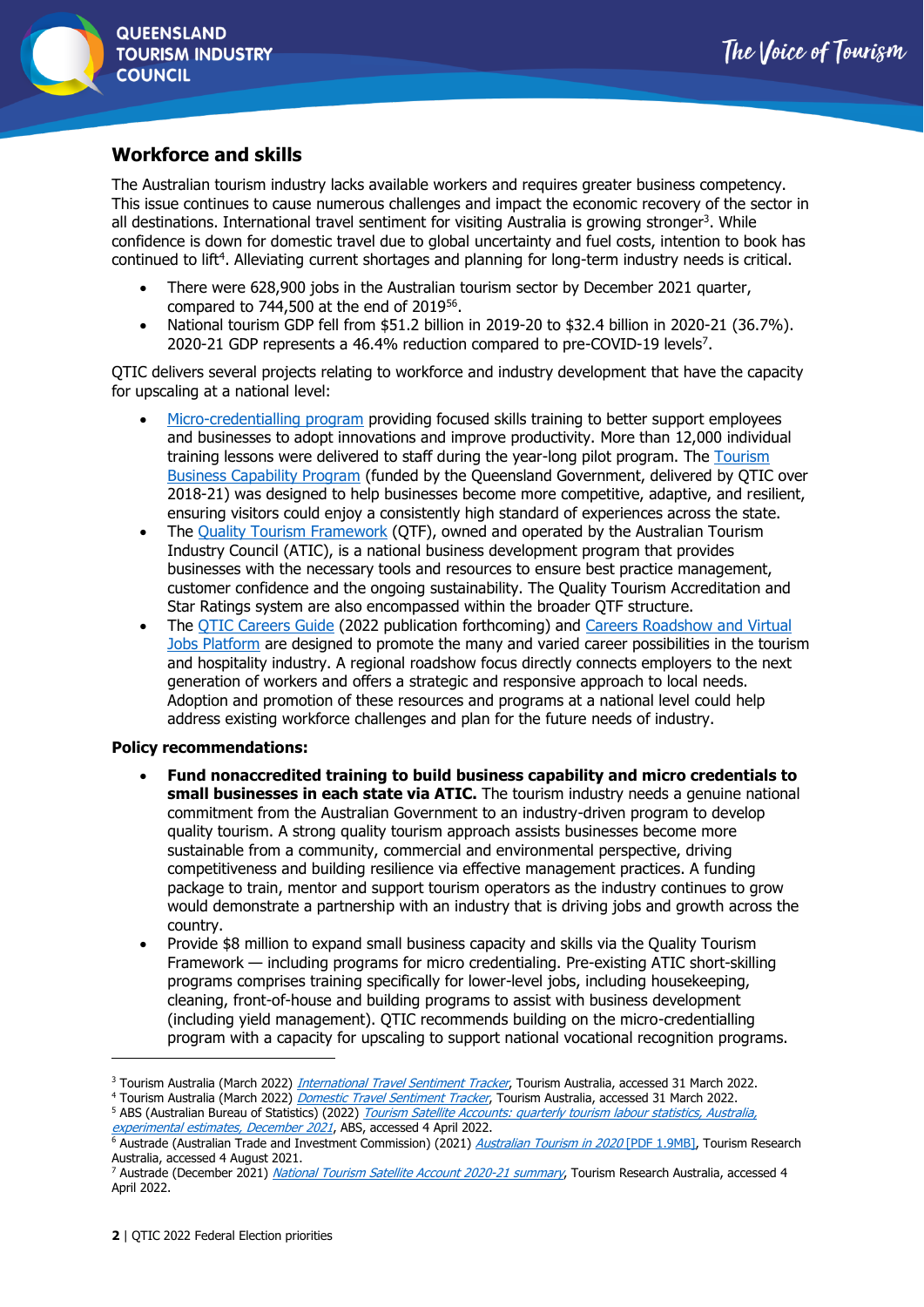

There are few future funding opportunities and consideration should be given to such a triedand-proven skill delivery model for all states and territories.

- In the longer term, it is essential that marketing programs and reduced fees, taxes, and charges ensure Australia is an attractive destination for international working visitors, international students, skilled migrants and backpackers.
- **Reinstatement of the Austrade Tourism Labour Force Survey** would also provide crucial data on labour and skills and enable the tourism and hospitality industry to respond to future challenges.

## **Climate change**

The current and future impacts of climate change are of great concern to the tourism industry, as increasingly common extreme weather events and other forms of related business disruption demonstrate. In addition, the domestic and international impacts on consumer perceptions on our destinations in relation to climate change are already being felt.

The time for action is now – the sixth assessment report by the Intergovernmental Panel on Climate Change (IPCC) indicated that immediate policy change is necessary to reduce emissions and avoid irreparable environmental damage and global heating.<sup>8</sup> The World Economic Forum also notes that solutions and technologies to mitigate climate impacts already exist, and would be highly cost effective, costing "29-times less than what's needed to stabilise the climate".<sup>9</sup>

Policy responses must reflect and commit to the delivery of plans and strategies that assist in meeting Australia's commitment as signatory to multiple international reports and goals relating to the protection of environmental and cultural heritage. Boldness is also required, with a clear government climate change strategy and carbon measurement tools.

• QTIC and EarthCheck have jointly delivered the [CrisisReady](https://earthcheck.org/products-services/technology/earthcheck-crisisready-program/) program since 2020, which helps Queensland tourism operators to respond to and manage recovery from crisis events by capacity building and planning $10$ .

#### **Policy recommendations**:

- Enhance Australian tourisms' destination appeal and sustainability through climate change adaption and mitigation.
- Commit to a net zero carbon emissions by 2050 and a 50% reduction by 2030 legislated target for Australia.
- In line with Infrastructure Australia's plan, commit to linking the national Electric Vehicle network for self-drive and caravanning road trips.
- Provide grants or tax rebates, for aviation, marine and land transport to move to low emission electric battery fleets and vehicles, particularly for small businesses.

## **Developing demand driving attractions and visitor experiences**

Australia needs ongoing investment in new demand driving visitor experiences and appropriate catalytic infrastructure. It is critical to assess the most impactful potential tourism developments that can drive further investment and visitor demand. A location-specific approach to such assessment is necessary and a clear understanding of what other supportive elements, such as visitor experiences, will be required for any project to succeed.

#### **Policy recommendations:**

• **Continue matched funding for the next generation of iconic attractions in each state and territory.** Instructive government co-investments in catalytic tourism infrastructure (such as the Australian Stockman's Hall of Fame, QANTAS Founders Museum,

<sup>&</sup>lt;sup>8</sup> Working Group II, IPCC (Intergovernmental Panel on Climate Change) (2022) Climate change 2022: Impacts, adaptation and vulnerability – [summary for policymakers](https://www.ipcc.ch/report/ar6/wg2/), IPCC, accessed 11 April 2022.

<sup>&</sup>lt;sup>9</sup> B Griscom, Conservation International for WEF (World Economic Forum) (2022) [5 takeaways from the latest IPCC report](https://www.weforum.org/agenda/2022/04/ipcc-report-2022-key-takeaways/), WEE, accessed 11 April 2022.

<sup>&</sup>lt;sup>10</sup> QTIC (2020) [CrisisReady program helps tourism operators prepare for the unexpected](https://www.qtic.com.au/news/cdf79de7-080d-eb11-a813-000d3a79983b/), QTIC, accessed 11 April 2022.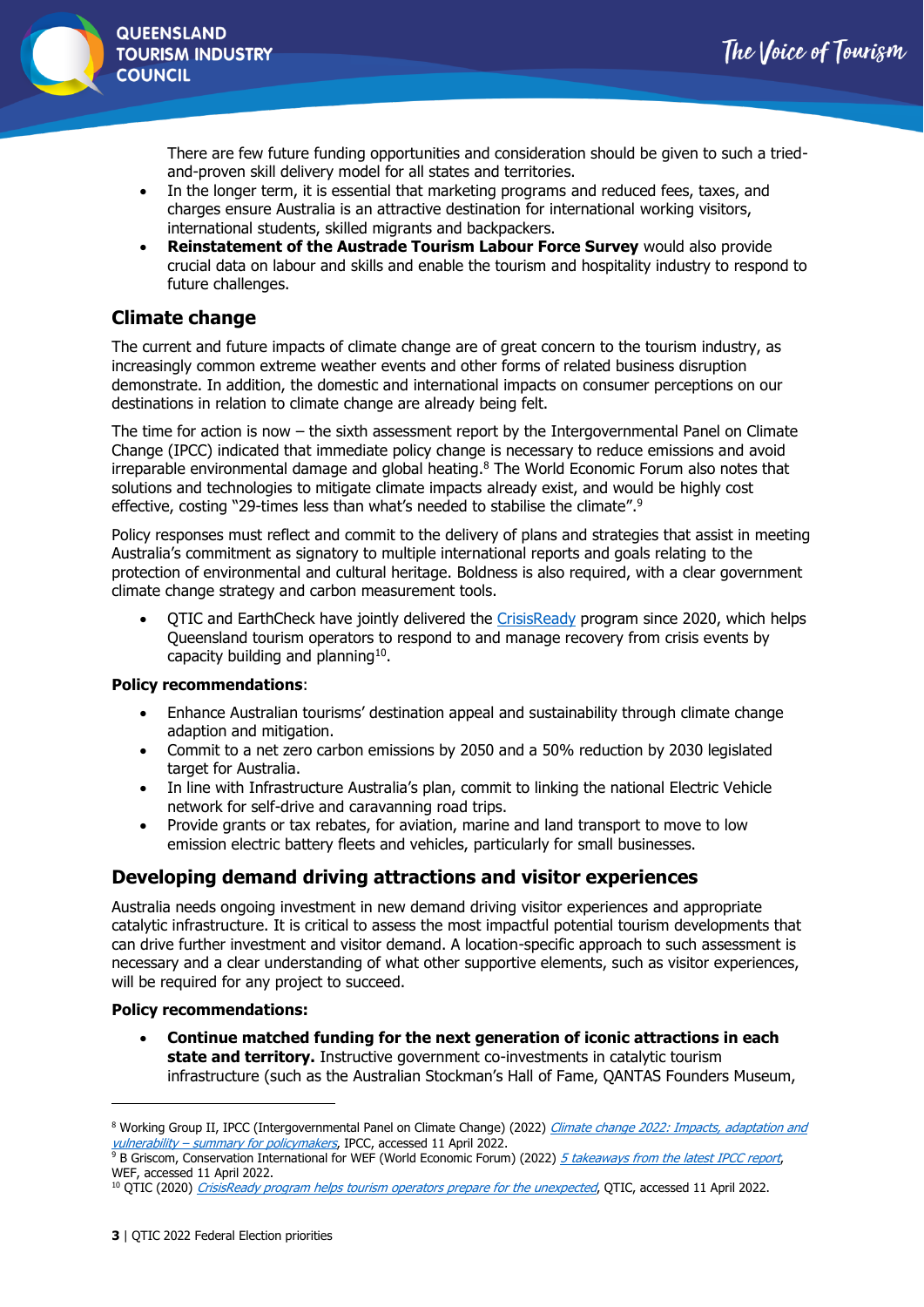

Waltzing Matilda Centre, and the Australian Age of Dinosaurs) continue to demonstrate the catalytic benefits and returns from such investments. The returns manifest not just in increased tourism expenditure but also result in jobs growth, community revitalisation and additional investment and activity in other sectors of the economy.

- Provide a \$70 million competitive grants scheme for Small and Medium Enterprise tourism businesses to develop new or renewed products including digital capability, equipment, infrastructure or new services. Renewed infrastructure not only facilitates accessibility of iconic attractions and boosts tourism, but also benefits local communities.
- **Develop new First Nations-owned and operated tourism businesses, including attractions, tours and events.** The [Queensland First Nations Tourism Plan,](https://qticazure.blob.core.windows.net/crmblobcontainer/Version%206%20-%20FNTP%20Final%20Version%20-%20High%20res%20Web.pdf) developed by QTIC following extensive consultation with First Nations peoples, tourism industry stakeholders, and key government departments offers a considered guide for future action in relation to the tourism sector $11$ . The plan sets a framework to leverage our First Nations cultural heritage and stewardship of country, together with regions' distinctive mix of tourism product offerings, to inspire the development of a thriving First Nations' tourism sector that offers diverse, authentic and engaging, sustainable tourism experiences and promotes greater engagement of First Nations peoples in tourism.
- **Extend the Export Market Development Grants (EMDG) scheme** to businesses that were previously deemed ineligible due to reaching the maximum eight grant limit as well as specifically for tourism businesses that will need to rebuild trust and confidence in key as well as new and emerging markets.

# **Internet access and digital connectivity**

Digital disruption and innovation have created both new challenges but also enormous opportunities for tourism. The relationship between consumers, service providers, the distribution system and marketing bodies has fundamentally changed. It is no longer just technology experts who need to be skilled. Instead, most staff need to have some understanding and capacity to adopt digital tools across almost every aspect of business operations.

In 2019, QTIC collaborated with Griffith University, industry stakeholders and government to develop a [Queensland Tourism Digital Workforce Development and Training Plan](https://gallery.mailchimp.com/d6ad1e58b5e26e87a88e0fc3a/files/bef5ec0d-bdeb-44b2-a628-a374e7e49794/16956_QTIC_WorkforceDevBooklet_prf4_1up.pdf) that provides some insight on related issues that are applicable nationally.

Connectivity remains a key issue for many Queensland destinations, particularly in regional Queensland. A number of areas still suffer from intermittent, slow or unreliable internet service. This impedes businesses' ability to connect with consumers and complete daily operational requirements. Investment must be prioritised for regional Queensland to ensure rural and remote economies that are transitioning into tourism to diversify are supported and accessible.

#### **Policy recommendations:**

- Continue to upgrade the NBN nationwide and work constructively with State and Territory Governments to reduce internet and telecommunications blackspot areas in our regional communities.
- As close as possible to real time data overlaid with spend data to be utilised at a national, state and destination level.

## **Insurance**

The tourism industry, associated stakeholders, and consultants agree that the evidence strongly indicates market failure in terms of the affordability and accessibility of insurance. No particular party is responsible for the current state of the market failure, which is complicated by global factors, state and federal regulation, natural disasters and increased litigation. International markets, federal and state government policies and legislation, the insurance industry and the business community as well

<sup>&</sup>lt;sup>11</sup> QTIC (2020) [Queensland First Nations Tourism Plan](https://www.qtic.com.au/indigenous-tourism/first-nations-tourism-potential-plan/), QTIC.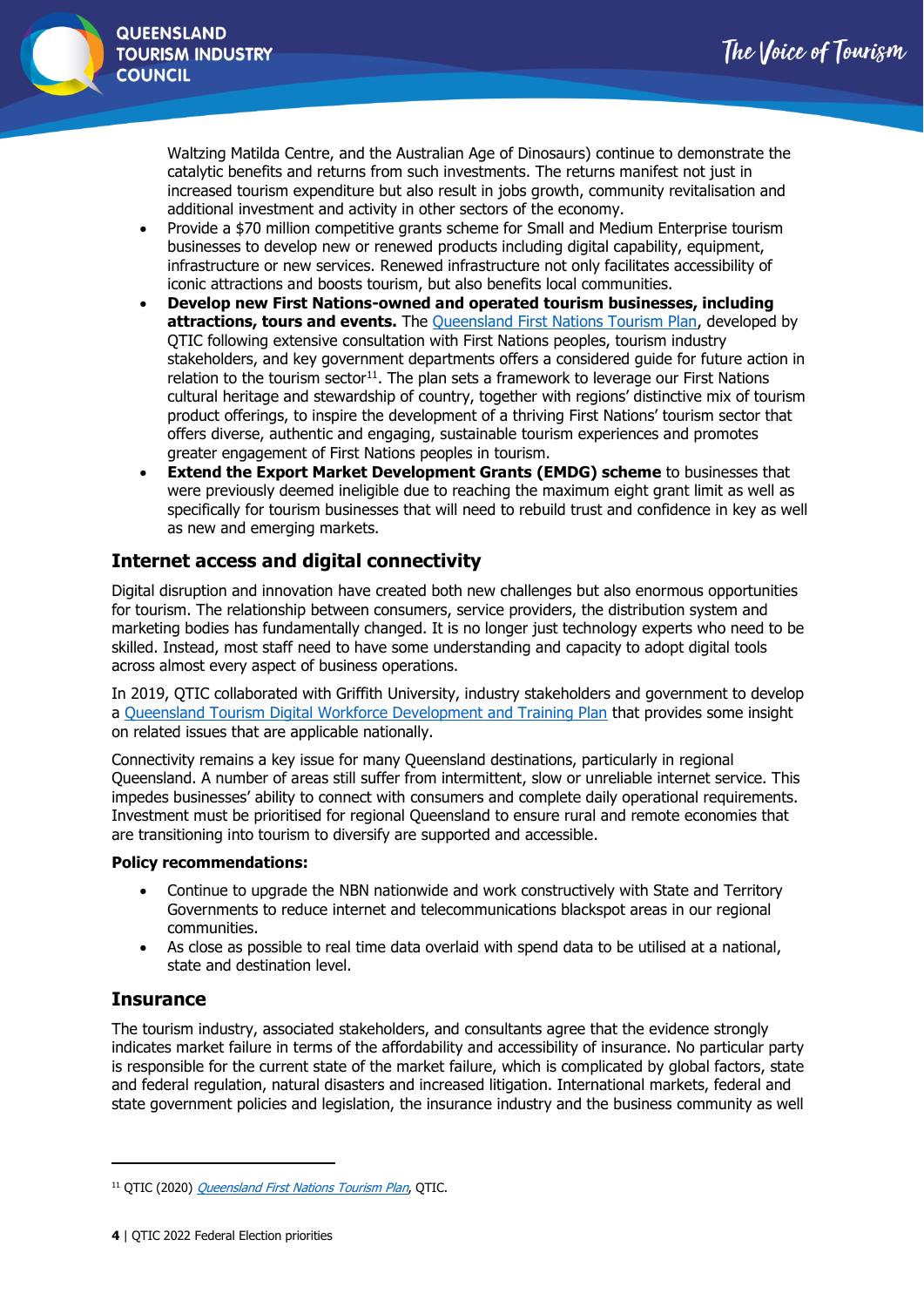

**QUEENSLAND TOURISM INDUSTRY COUNCIL** 

as consumers, all have a part to play in change towards a more viable state-of-play for tourismorientated insurance.

Insurance companies are increasingly not covering a variety of tourism experiences such as horse riding and zip lines, and rising premiums for tourism businesses are making a variety of products uncompetitive. This is one of the most crucial issues facing tourism operators at present, with many being underinsured, not insured at all, or being forced to close.

In 2021 QTIC (in collaboration with ATIC) developed and released the [Insurance Cover for the](https://qticazure.blob.core.windows.net/crmblobcontainer/Insurance%20Cover%20for%20the%20Tourism%20Industry_ATIC%20FINAL.pdf)  [Tourism Industry](https://qticazure.blob.core.windows.net/crmblobcontainer/Insurance%20Cover%20for%20the%20Tourism%20Industry_ATIC%20FINAL.pdf) report on how to best respond to the difficulties faced by tourism operators in securing appropriate insurance, including three key recommendations for policymakers:

- **Key recommendation 1:** Address affordability and availability
- **Key recommendation 2:** Introduce legislative change to assist with public liability
- **Key recommendation 3**: Increase knowledge and understanding of risk, insurance requirements, and related areas.

#### **Policy recommendations:**

• Develop a policy framework to cap public liability insurance risks for Small and Medium Enterprises; and develop a policy framework to ensure affordable insurance for businesses and customers, building on recommendations in the ACCC report<sup>12</sup> and ASBFEO report<sup>13</sup>.

## **Aviation attraction and recovery fund**

The aviation sector in Australia, including airlines and airports, represent essential infrastructure not just for tourism but for the entire community. Domestic and international aviation capacity will continue to be critical in the post-COVID-19 world.

An efficient, comprehensive, and competitive market for air services to both capital and regional destinations must be a high priority for both government and industry. A strategic and collaborative approach between service providers, the broader industry, regulators, and other government agencies must be encouraged and appropriately supported to grow domestic and international markets.

#### **Policy recommendations:**

- Restore pre-pandemic international and domestic aviation capacity including national funding similar to the \$200m Queensland State Government and Airports funding.
- Develop new international air routes to diverse markets.
- The development of new domestic air routes, particularly to ensure greater regional connectivity.

## **Governance**

Tourism is a complex industry with a supply chain that involves many sectors of the economy, including accommodation and food services, transport, agriculture, retail, arts and recreation, education, communication, construction and more. The industry is relevant to many, if not all, government portfolios and involves all three levels of government. Tourism is also deeply connected to the lives of communities and Queensland residents through the services and commercial opportunities it provides. A well-coordinated approach from government(s), in collaboration with industry is critical to achieve the best outcomes Tourism is beyond the scope of a single portfolio or department, with relevance to many aspects of day-to-day life for Queensland residents.

<sup>&</sup>lt;sup>12</sup> ACCC (Australian Competition & Consumer Commission) (2020) *[Northern Australia insurance inquiry](https://www.accc.gov.au/publications/northern-australia-insurance-inquiry-final-report) – final report*, ACCC, accessed 10 June 2021.

<sup>13</sup> ASBFEO (Australian Small Business and Family Enterprise Ombudsman) (2020) *[Insurance inquiry](https://www.asbfeo.gov.au/policy-advocacy/policy-insights/insurance-inquiry-2020) – final report*, ASBFEO, accessed 10 June 2021.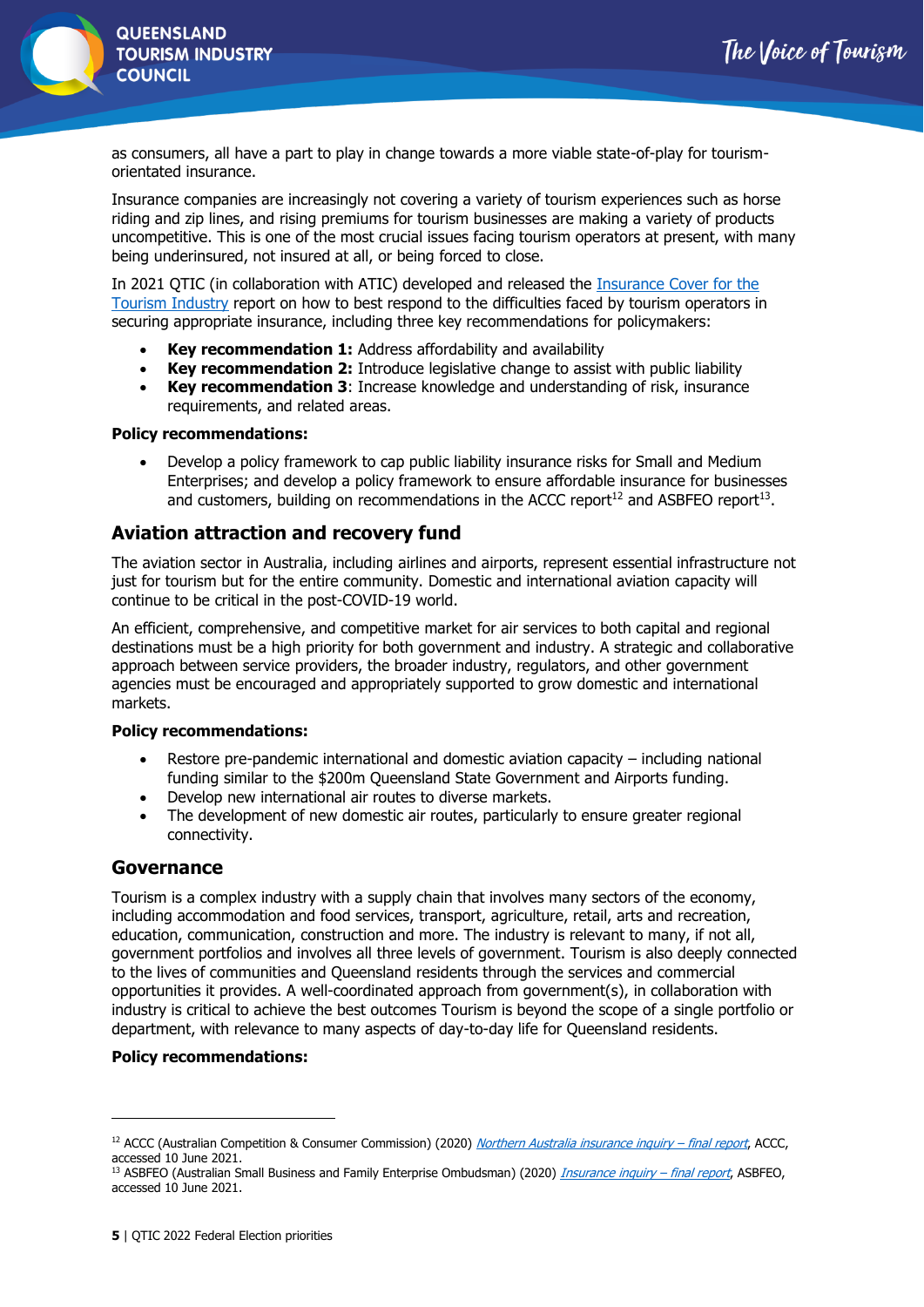

- The re-establishment of a designated Tourism Cabinet Committee (TCC) would help to set a consistent direction and improve coordination. Such a body would provide oversight and recognise that tourism covers multiple areas of policy and legislation. The TCC could be constituted with Ministers representing relevant portfolios.
- In addition, we consider that the adoption of a Co-ordinator General or a similar model, with a practical approach to help business navigate legislation and policy, could create an environment to assist in minimising red tape and legislative barriers between the numerous state government departments and local government regulations.

## **World Heritage Areas**

The continued protection and maintenance of World Heritage Areas in Queensland is needed to protect biodiversity, recognise cultural significance to Traditional Custodians, and facilitate economic development of communities and industry.

Collaborative stewardship<sup>14</sup> is key – we point towards the tourism industry as chiefly concerned with operators' own livelihoods and the long-term health of World Heritage Areas, able to contribute to 'future proofing' both economy and environment. Peer education is also critical and will assist with the long-term implementation of any regulatory measures.

QTIC points towards the Great Barrier Reef as a unique part of the natural environment that greatly contributes to the state and national economy. Prior to the onset of the global COVID-19 pandemic, the Great Barrier Reef boasted "economic, social, and icon asset value of \$56 billion, supports [approximately] 64,000 jobs, and contributes \$6.4 billion to the Australian economy"<sup>15</sup>. This historic success can be largely attributed to the effective tourism planning and management processes in place, which have resulted in a relative balance between reasonable human use and the preservation of this world-class natural asset.

The Great Barrier Reef Outlook Report 2019 indicates that visitation levels are sensitive and closely linked to the public perception about the ree $f^{16}$ . Notable declines in visitation have previously occurred following cyclone seasons, back-to-back bleaching events, and related media coverage<sup>17</sup>.

QTIC has contributed to the following initiatives and will continue to advocate for the protection and maintenance of World Heritage Areas:

- 2022 formation of the Queensland Tourism and Conservation Alliance (QTIC, Queensland Conservation Council, Queensland First Nations Tourism Council, Pew Charitable Trusts, Ecotourism Australia, National Parks Association of Queensland) to advocate for expansion and better management of protected areas and boosting ecotourism.
- In 2018, OTIC contributed to the [Reef 2050 Long-term Sustainability Plan.](https://qticazure.blob.core.windows.net/crmblobcontainer/200929%20-%20Reef%202050%20Long-Term%20Sustainability%20Plan%20Review.pdf) This strategy is an invaluable document that should be used to guide all future reef-related legislation.

- Prioritisation should be given to provide for matched operational funding for World Heritage listings and sites.
- We also emphasise that Australia is now a signatory to multiple international reports and goals which directly relate to the protection of environmental and cultural heritage, including the United Nations Sustainable Development Goals (SDGs) and the World Heritage Committee report<sup>18</sup>.

<sup>&</sup>lt;sup>14</sup> Dyer M, Newlands M, Bradshaw E, and Hernandez, S (2020) *Stewardship in the Great Barrier Reef: A review of concepts and* [definitions of stewardship in the Great Barrier Reef applied to Reef health](https://elibrary.gbrmpa.gov.au/jspui/handle/11017/3781), GBRMPA (Great Barrier Reef Marine Park Authority), accessed 16 June 2021.

<sup>&</sup>lt;sup>15</sup> Deloitte Access Economics (2017) [At what price? The economic, social and icon value of the Great Barrier Reef](https://www2.deloitte.com/au/en/pages/economics/articles/great-barrier-reef.html), accessed 10 June 2021.

<sup>&</sup>lt;sup>16</sup> GBRMPA (2019) *[Great Barrier Reef Outlook Report 2019](https://elibrary.gbrmpa.gov.au/jspui/handle/11017/3474)*, GBRMPA, accessed 16 June 2021.

<sup>&</sup>lt;sup>17</sup> GBRMPA *[Tourism on the Great Barrier Reef](https://www.gbrmpa.gov.au/our-work/Managing-multiple-uses/tourism-on-the-great-barrier-reef)*, GBRMPA, accessed 16 June 2021.

<sup>&</sup>lt;sup>18</sup> Relevant pages tabled by outgoing QTIC CEO Daniel Gschwind as part of 11 June 2021 public hearing for Queensland Government Health and Environment Committee - Report No. 14 Environment and Other Legislation (Reversal of Great Barrier [Reef Protection Measures\) Amendment Bill 2021](https://www.parliament.qld.gov.au/Work-of-Committees/Committees/Committee-Details?cid=169&id=3086).